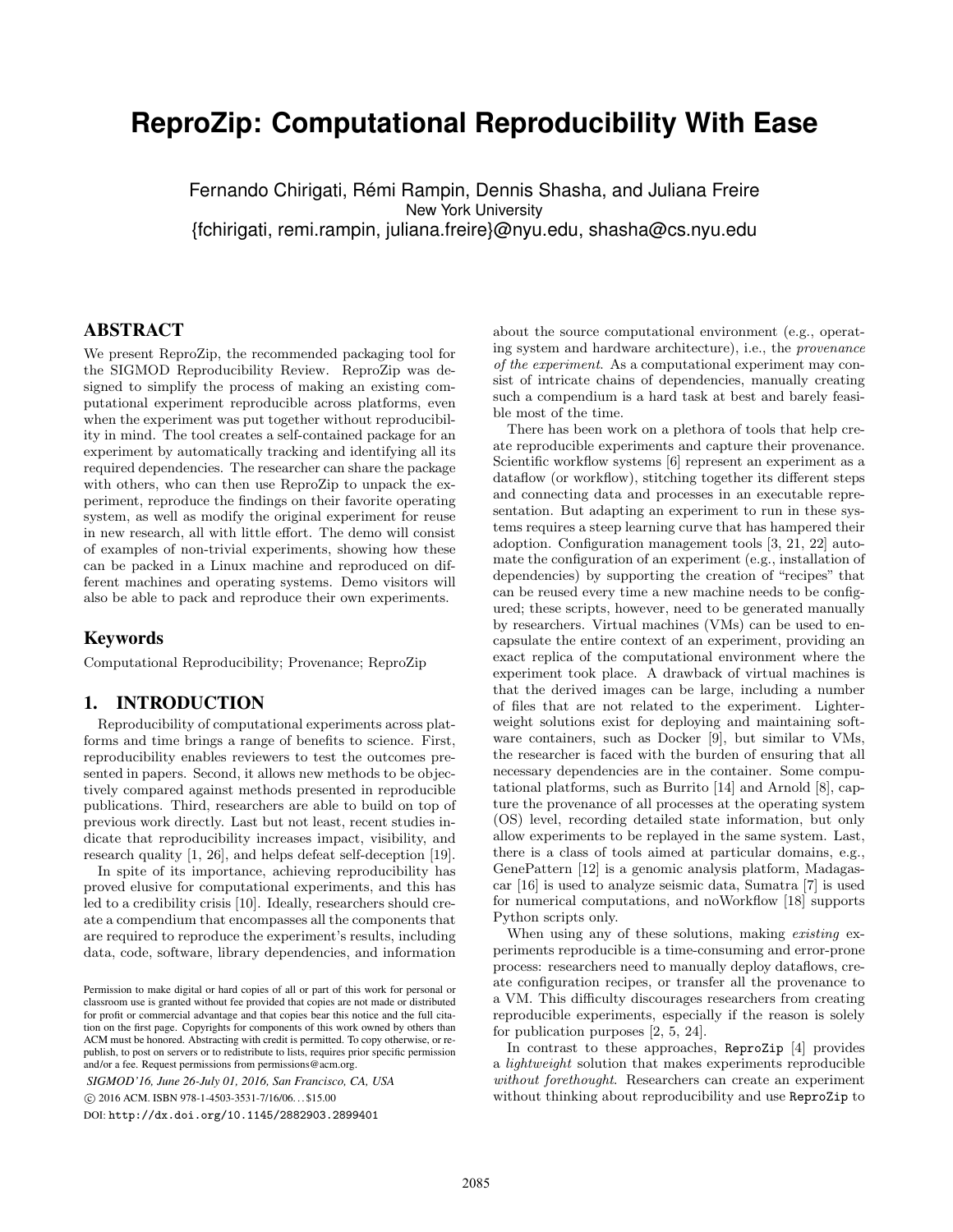

make it reproducible and portable to other machines immediately or many years later. ReproZip has been recommended for the SIGMOD Reproducibility Review.<sup>1</sup>

There are packaging systems that can help with reproducibility in the same without-forethought spirit as ReproZip, including CDE [13], PTU [20], and CARE [15]. They have the ability to create self-contained packages for the reproduction of existing Linux-based experiments. They do so by tracing the execution, intercepting system calls, and getting information related to the experiment. Using this provenance, all the necessary components of the experiment are copied to a package, which can then be sent to someone who wants to reproduce it. While reproducing an experiment, these tools dynamically change the system calls to point to the correct files included in the package.

Similar to these tools, ReproZip *automatically* and transparently captures the provenance of an existing experiment by tracing system calls, and uses this information to create a lightweight reproducible package that includes only the required files needed for its reproduction. However, ReproZip adds important features and contributions:

- Portability: Existing packaging systems have limited portability, as experiments can only be reproduced in environments with a compatible Linux kernel. In contrast, ReproZip provides unpackers that allow researchers to automatically create a VM or a Docker container encompassing the experiment, thus allowing it to be reproduced in different OS'es. ReproZip also generates a workflow specification for the experiment, which can be used to easily change parameters or modify the original dataflow.
- Extensibility: By implementing new unpackers, researchers can easily extend ReproZip to port experiments to other environments and systems (e.g., configuration "recipes" could be generated) while keeping compatibility with existing packaged experiments.
- Modifiability: ReproZip automatically identifies input files, parameters, and output files, allowing researchers to easily modify these for reuse purposes.
- Usability: Researchers have control over the collected trace and can customize the reproducible package. ReproZip also provides command-line interfaces that make it easier to setup, reproduce, and modify the original experiment.

The first (beta) version of ReproZip was developed in 2013 [4]. Since then, we have redesigned the system to be more general and cover a wider range of reproducibility requirements, and also to substantially improve its usability. In this demo, we describe ReproZip version 1.x. ReproZip can be downloaded from https://vida-nyu.github.io/reprozip, and a tutorial video on how to use the system is available at https://bit.ly/1N9QHCs.

# 2. SYSTEM ARCHITECTURE

ReproZip supports two main tasks (Figure 1):  $packing$ , which captures the dependencies for an experiment and creates a self-contained package, and unpacking, which supports the extraction of the package's content and the reproduction of the original experiment. In the following, assume a computational experiment  $E$  that runs on a single machine on OS S and that can be executed by running command line c.

# 2.1 Packing Experiments

The packing step is accomplished by four main modules: System Call Tracing, Provenance Analysis, Package Customization, and Package Generation (Figure 1). reprozip is the command-line tool responsible for this step.

System Call Tracing. To create a reproducible package, ReproZip needs to identify all the dependencies for E. Command  $c$  is prepended with reprozip trace, which runs  $E$ while tracing all the system calls; since this is done through ptrace, S must (currently) be a Linux-based OS. By tracing system calls, ReproZip can transparently capture all the provenance of  $E$ . For instance, execve is used to execute programs, open informs ReproZip which files are being opened, and read and write read from and write to a file, respectively. Therefore, ReproZip collects a plethora of information regarding  $E$ , including command-line arguments, environment variables, files read, and files written, and stores everything in a SQLite database.

The previous version of ReproZip used SystemTap [23] for tracing and MongoDB [17] for storage. While SystemTap is complex to install and update, ptrace is part of the Linux kernel. SQLite is also much lighter than MongoDB and part of the Python distribution. These changes were made to enhance usability, as the packing step no longer has external requirements.

Provenance Analysis. The provenance data is analyzed to detect the required components of  $E$ . For instance, given the files that were read and using the package manager of the OS, ReproZip can identify the software packages on which  $E$  depends. ReproZip also uses some heuristics to identify input and output files: files that were only read but that do not belong to any software package are considered input files; files that were only written are considered output files; files that were read and then written are considered stateful files (e.g., log or database files). This significantly improves the beta version of ReproZip, in which the provenance analysis is limited to detecting explicit input/output files and parameters from c. All the collected information is then written to a human-readable configuration file, which can be edited by researchers.

Package Customization. The configuration file contains all the required information for packing  $E$ , including: execution information (e.g., command, arguments, working directory, environment variables, and OS information), input

 $1$ http://db-reproducibility.seas.harvard.edu/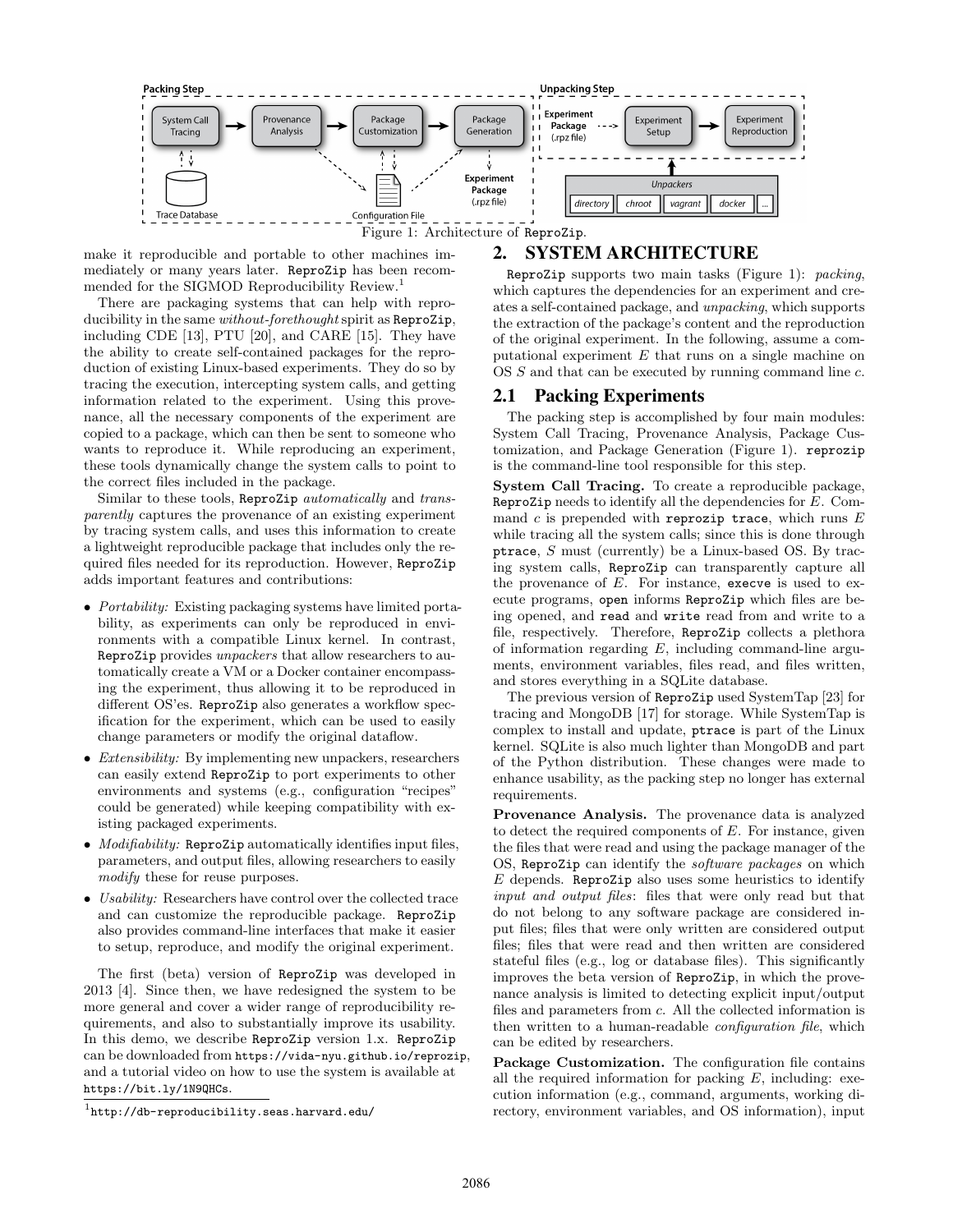

Figure 2: Packing (a) and unpacking (b) a computer vision experiment with ReproZip.

files, output files, and identified software packages. Even though this automatically-generated file is sufficient to create a working experiment package, researchers may edit this file (i) to modify command-line arguments; (ii) to modify environment variables; (iii) to remove big files that can be obtained elsewhere; (iv) to remove sensitive or proprietary information; or (v) to exclude software packages.

Package Generation. After tracing all the executions from E, analyzing the provenance data, and optionally editing the configuration file, the experiment package P can be created by running reprozip pack. The package is a .rpz file, which encompasses all the required data and information for reproducing the traced execution (e.g., input files, library dependencies, and binaries).  $P$  can then be sent to others so that  $E$  can be reproduced.

**Example.** Figure  $2(a)$  shows an experiment on Ubuntu that predicts the values of hand-writing digits from an input image and outputs a new image with the predictions. Packing this experiment is as easy as running two commands. While the full VM takes  $4GB$ , prediction.rpz has  $67MB$ , which is substantially lighter-weight for sharing.

# 2.2 Unpacking Experiments

Given  $P$ ,  $E$  can be reproduced by using the commandline tool reprounzip. Different unpackers are provided to reproduce the corresponding experiment.

#### *2.2.1 Unpackers*

The choice of an unpacker depends on the OS  $S'$  where E will be reproduced:  $S'$  can be either compatible with S  $(S' \approx S)$ , or completely different from  $S(S' \not\approx S)$ . An example of the former is when  $S'$  and  $S$  have compatible Linux kernels, while the latter scenario happens when  $S'$  is a Windows or a Mac OS X machine. Portability is a significant new feature of ReproZip, which previously could only unpack and reproduce experiments across Linux systems; more specifically, we only supported what is now the directory unpacker (see below) in our beta version [4].

 $S' \not\approx S$ . There are two unpacking options: the *vagrant* and the docker unpackers. The vagrant unpacker allows E to be unpacked and reproduced inside a virtual machine automatically created through Vagrant [25]. Therefore, E can be reproduced on any system  $S'$  supported by this tool. The docker unpacker, on the other hand, unpacks and reproduces E in a Docker [9] container, either on the researcher's own machine, a remote one, or on a cloud provider. In both cases, ReproZip automatically selects a base system image that is the closest to  $S$ , but researchers can also explicitly choose their own.

 $S' \approx S$ . ReproZip supports two additional unpackers: directory and chroot. The former unpacks  $E$  in a single directory: E can be reproduced directly from that directory. It does so by automatically setting up environment variables (e.g., PATH, HOME, and LD\_LIBRARY\_PATH) that point the experiment execution to the created directory, which has the same structure as in the original system S. Note that the created directory is *not* isolated from  $S'$ . In particular, should  $E$  use hardcoded absolute paths, they will hit the host system instead. This unpacker is meant for relatively well-behaved experiments that address files with relative paths only.

In the chroot unpacker, similar to the directory one, a directory is created from P. However, a full system environment is also built, which is then run with chroot, a Linux mechanism that changes the root directory for  $E$  to the created directory. Therefore, this unpacker works even in the presence of hardcoded absolute paths. Note as well that the unpacked software does not interfere with  $S'$  since  $E$  is isolated in that single directory.

ReproZip also has an option to natively install all the software packages. In this case, when reproducing  $E$ , both directory and chroot unpackers can use the installed dependencies, instead of the ones copied from inside P.

Extensions. If researchers need to port  $E$  to a different system not currently supported by ReproZip, they can easily create their own unpacker and attach it to the tool. ReproZip was redesigned in a way that makes it easy to create new extensions that will still support every package created in the past.

### *2.2.2 Modules*

The unpacking step, regardless of the unpacker, consists of two main modules: Experiment Setup and Experiment Reproduction (Figure 1).

Experiment Setup. First, given  $P$ , the experiment needs to be extracted, and this is accomplished by running the setup command. While, for the directory and chroot unpackers, this command means copying  $E$  to a single directory (and creating a full system environment for the latter), a virtual machine and a Docker container are initialized with E for the vagrant and docker unpackers, respectively.

Experiment Reproduction. Once the package has been extracted, E can be reproduced by using the run command. The way E is reproduced depends on the chosen unpacker: for directory, the execution happens inside the experiment directory; for *chroot*, it happens inside the created file system; and for *vagrant* and *docker*, it is done inside the virtual image and the container, respectively. All the interaction with  $E$  is done through reprounzip and its command-line interfaces. Researchers do not need to know how to reproduce  $E$  or even how to use Vagrant or Docker, since reprounzip will perform the necessary steps automatically for them according to the selected unpacker. Such command-line interfaces were nonexistent in ReproZip's beta version.

**Example.** Figure  $2(b)$  shows how to unpack—using the docker unpacker—prediction.rpz on a Mac  $OS\ X$  machine. The setup and run commands are the only steps necessary for reproducing the original experiment. Additionally, the command download (Section 2.2.3) may be used for retrieving the output file. The automatically-generated Docker image has 500MB. When using the vagrant unpacker, the virtual